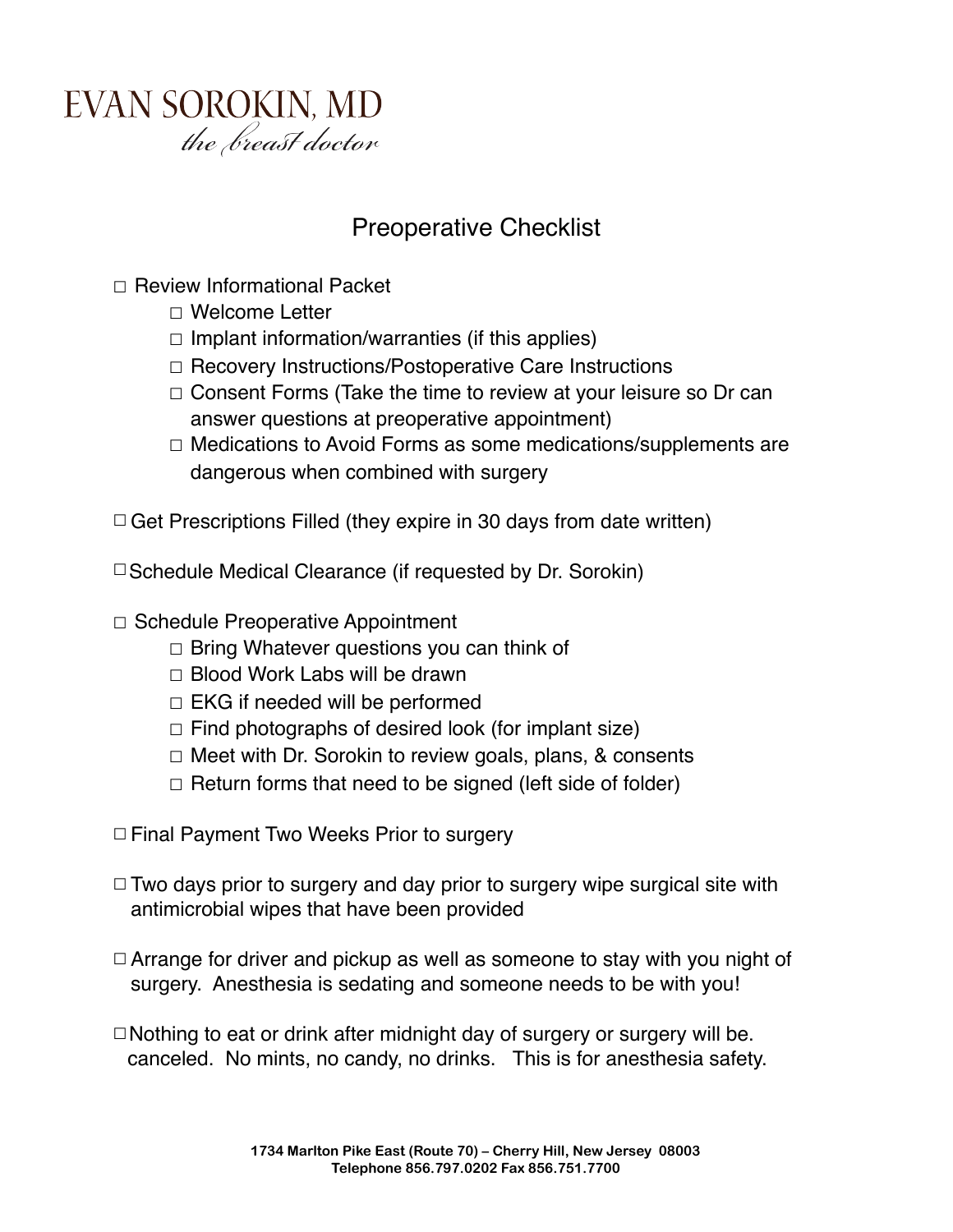## *The Night Before Surgery*

- $\Box$  Make sure you have all prescriptions that will be needed after the surgery. Purchase all prescriptions and supplies from the pharmacy in advance. This way you will have the medications at home when you need them. See enclosed sheet for the list of prescriptions and supplies that you will need.
- $\Box$  Many patients experience constipation after surgery. This is commonly caused both by anesthesia as well as narcotic pain medication. It is a good idea to have. at home some fiber products such as Metamucil and a bottle of prune juice just in case this happens.
- $\Box$  Nothing to eat or drink after midnight except prescribed medications with a sip of water. This is extremely important! No coffee in the morning!
- $\Box$  Please remove any dark colored nail polish or it may need to be removed as it can interfere with monitoring equipment. Light pale colors will be fine.
- $\Box$  Make sure you have arranged for a ride to and from the hospital or surgical center. You will not be able to drive a car after anesthesia.
- $\Box$  Try to get a good night of sleep. If you typically have difficulty sleeping in situations like this please call the office and we can arrange for a sleeping aid.
- $\Box$  Morning of surgery: No gum, candy, mints in the morning. No coffee. Wear loose, comfortable clothing to the hospital. Wear glasses not contact lenses. Take usual medications and prescriptions as directed with a small sip of water.
- $\Box$  Arrive to the hospital or surgical center on time. You will receive a phone call the day before surgery telling you what time to arrive. This is usually approximately one hours prior to the scheduled surgery start time. Hospitals usually bring you in two hours early; we try to be considerate but ask that you come on time. This allows time for the nurses to complete needed paperwork, to review all lab work, to review all consent forms, and to start an i.v. line. This is a time consuming process and it is very important to be on time.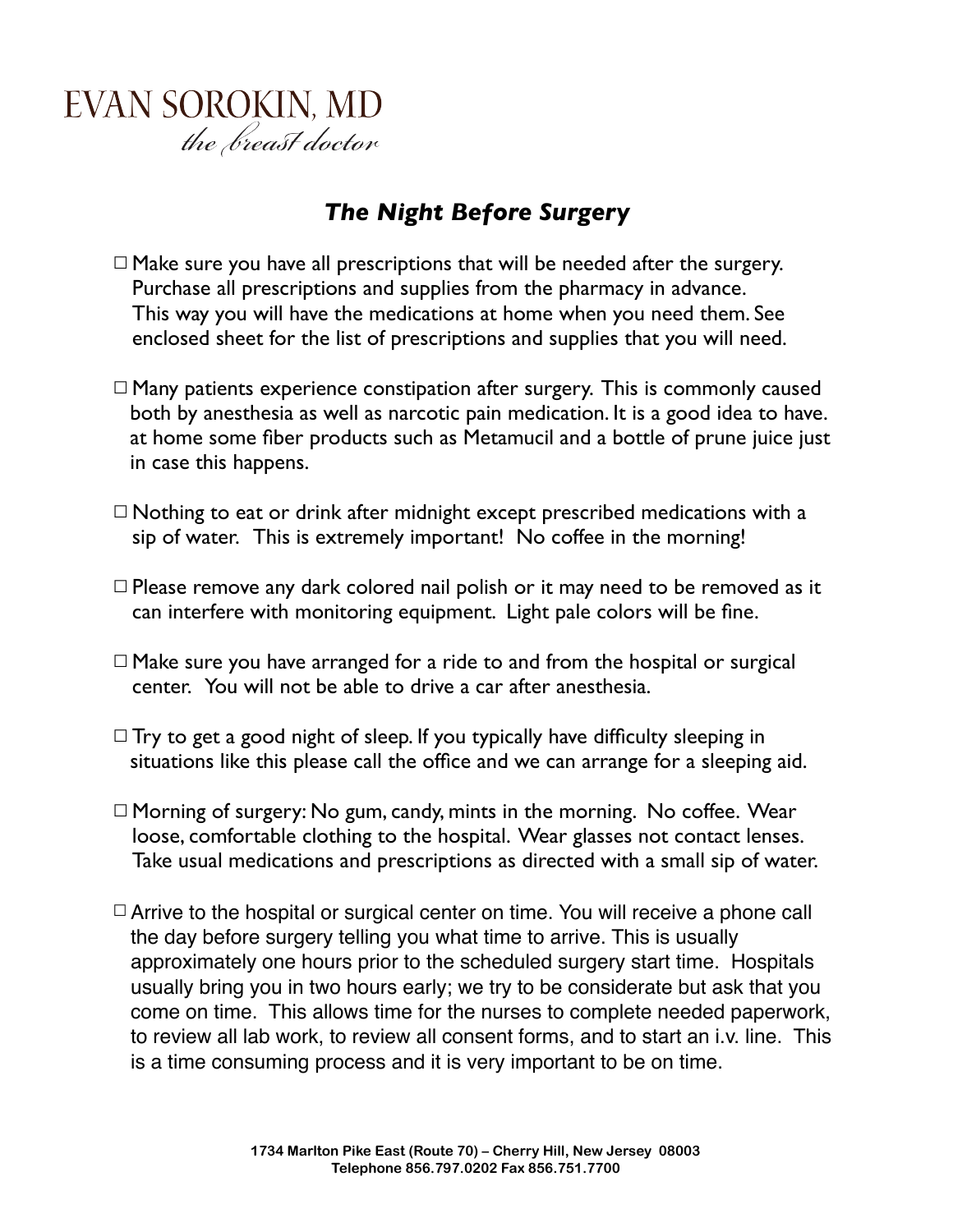#### *PRESCRIPTIONS FOR YOUR SURGERY…*

### *Abdominoplasty / Liposuction*

- Antibiotics are given through the IV prior to surgery, no pills are needed afterwards.
- Pain control is usually Percocet or Vicodin. In addition Ibuprofen is prescribed and works better than the narcotic for most people.
- A sleep aide such as Ambien is not usually needed however can be discussed
- Stool softener such Colace or Metamucil (both over the counter) is important to prevent constipation.
- Vitamins such as Vitamedica Surgery program are permitted. Other vitamins are discouraged as some may make you bleed more.

### *Breast Augmentation / Breast Lift / Breast Reduction*

- Antibiotics are given through the IV prior to surgery, no pills are needed afterwards.
- Pain control is usually Percocet or Tylenol #3 with Codeine. In addition Ibuprofen is prescribed and usually works better than the narcotic for most people.
- A sleep aide such as Ambien is not usually needed however can be discussed
- Stool softener such Colace or Metamucil (both over the counter) is important to prevent constipation.
- Vitamins such as Vitamedica Surgery program are permitted. Other vitamins are discouraged as some may make you bleed more.

## *Facelift, Browlift, Eyelift, Necklift, Rhinoplasty*

- Antibiotics are given through the IV prior to surgery, along with postoperative pills such as prescription for Keflex or Clindamycin if you are allergic to Penicillin.
- Pain control is usually Percocet or Tylenol #3 with Codeine. In addition Ibuprofen is prescribed and usually works better than the narcotic.
- A sleep aide such as Ambien is not usually needed however can be discussed
- Stool softener such Colace or Metamucil (both over the counter) is important to prevent constipation.
- Steroids such as a Medrol Dosepak or Prednisone are given to assist in swelling resolution.
- Vitamins such as Vitamedica Surgery program are permitted. Other vitamins are discouraged as some may make you bleed more.

### *\*\*\*\*\* PLEASE REVIEW THE OTHER SIDE OF THIS SHEET FOR IMPORTANT INSTRUCTIONS REGARDING PRESCRIPTIONS FOR YOUR SURGERY \*\*\*\*\**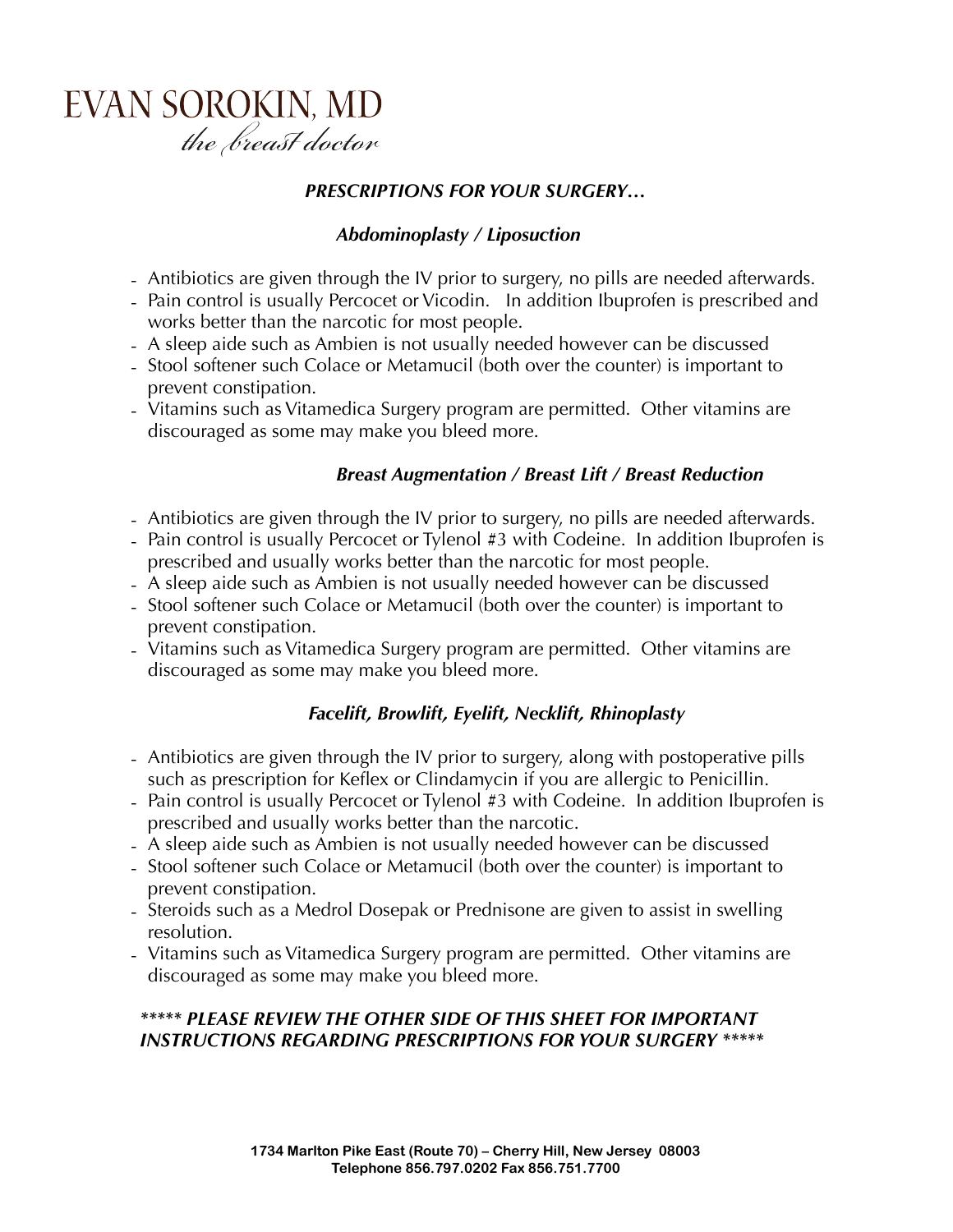#### **SEVERAL COMMENTS ABOUT YOUR PRESCRIPTIONS FROM DR. SOROKIN**

- $\overline{\omega}$  Please fill all prescriptions at least one week prior to surgery for several reasons:
	- ¬ No need to stand in line after your surgery when you are hurting
	- $\neg$  To make sure the pharmacy has the appropriate medications to dispense and that nothing needs to be ordered and nothing needs to be cleared with prescription plans
	- ¬ So you can have a chance to review the medications and understand the purpose of each. Please call the office 856.797.0202 to discuss any questions
- $\overline{\omega}$  Follow all manufacturer's labeling along with pharmacy instructions in addition to Dr. Sorokin's instructions. Please review these instructions prior to your surgery.

#### ϖ **Please review the medications and products to avoid before surgery sheet. Call with questions.**

- $\overline{\omega}$  Narcotics such as Percocet, Vicodin, and Tylenol with Codeine are necessary and helpful in the recovery process. Unfortunately with overuse they can become addictive. Dr. Sorokin will encourage all patients to stop narcotics as quickly as possible. Refills will be issued only when a true need is demonstrated. Please use these sparingly and appropriately. Patients should not make important or legal decisions while still on narcotics and there will be absolutely no driving until completely off of these medications. Do not share these or any medications with family and/or friends.
- $\overline{\omega}$  NSAIDs such as Ibuprofen are also prescribed as they work by a different mechanism without the dependency problems. Many patients find that the ibuprofen works much better than the narcotics to control pain. Unfortunately while Ibuprofen works wonders for most patients it can also cause problems in other patients. Please notify Dr. Sorokin of any stomach upset, nausea, fatigue, itching, diarrhea, flulike symptoms, difficulty breathing, swelling, or any odd reactions.
- Sleep aids are prescribed to help patients both before and after their surgery. Many patients experience significant anxiety and insomnia before and after their surgery. Take the medication 1/2 hour prior to your intended bedtime. Please make sure you have at least 8 hours to devote to sleep before you take any sleep aide. Sleep aides are also addictive so only use if necessary and use sparingly. Do not take them postoperatively if you are taking narcotics as the combination can be lethal.
- $\overline{\omega}$  Constipation is a major issue with any surgical procedure. It may surprise patients that anesthesia alone can cause constipation severe enough to require hospital admission. Combined with post surgery narcotics (which also cause constipation) this complication is unfortunately common. Constipation and fecal impaction can and do occur after any surgical procedure. Dr. Sorokin requires all patients to start fiber and colace at least three (3) days prior to surgery and for one (1) week after surgery to reduce the risk of developing this preventable complication.
- $\overline{\omega}$  Vitamins and supplements: Many patients take various supplements. The problem with supplements is that some may actually cause increased problems due to both the ingredients and also the amounts of the ingredients present. Dr. Sorokin has carefully selected a product line (available in the office) specifically formulated for surgery patients. Do not take any supplements for two weeks before and after surgery without informing the office as side effects (anesthesia interactions and bleeding among other issues) of some of these products can lead to disaster. Once again, when in doubt call 856 797 0202 and ask Dr. Sorokin.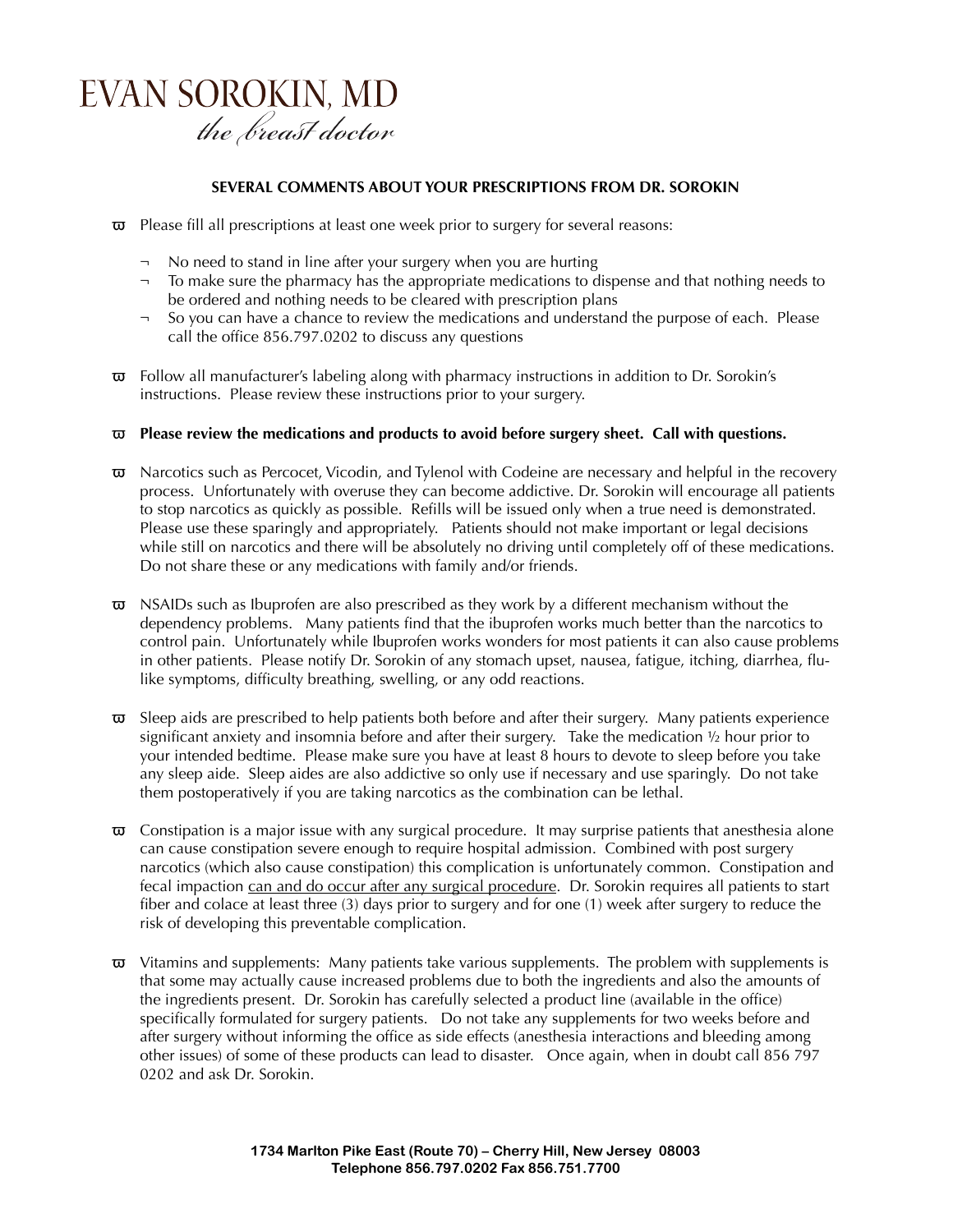## *Medications to Avoid Prior to Surgery*

**Please notify the office if you are taking any Vitamins, Herbal Medications, or Natural Supplements as these can also cause problems during your surgery and should not be taken for the two week period before surgery and one week after surgery.**

**The following drugs contain aspirin and/or aspirin like effects that may affect your surgery (abnormal bleeding and bruising). These drugs should be avoided for two weeks prior to surgery.**

A.P.C. A.S.A. **Advil** Aleve Alka-Seltzer (or Alka Seltzer Plus) Anacin Anaprox Ansaid Argesic Arthritis pain formula Arthritis strength Bufferin Arthropan Liquid Ascriptin Asperbuf Aspergum **Aspirin (all brands)** Atromid B.C. Tablets & Powder Backache Formula Bayer Children's Cold Tablets Buf-Tabs Buff-A Comp Bufferin Buffets II Buffinol Butazolidin **Caffergot** Cama Arthritis Pain Reliever Carisoprodol Clinoril Congespirin Chewable Cope Tablets Damason P Darvon Disalcid Dolobid Dolprin Easprin **Ecotrin**

Emprin with Codeine Endep Equagesic Tablets **Etrafon Excedrin** Feldene Fiorinal Fish Oil Flagyl Four Way Cold Tablets Gemnisyn Ginko Ginseng (all types/brands) **Gleprin** Goody's **Ibuprofen (all types)** Indocin Indomethacin Lanorinal Lioresal Magan Magsal Marnal Marplan Medomen Methocarbamol with Aspirin **Micrainin Midol** Mobic Mobidin Mobigesic Momentum Muscular **Motrin** Nalfon **Naprosyn** Naproxen Nardil Nicobid Norgesic (or Norgesic Forte) Nuprin Orudis Pabalate-SF Pamelor Parnate Pepto-Bismol (all types) Percodan Persantine Phenteramine Phenylbutazone Ponstel Propoxyphene Compound Robaxisal Rufen Saleto Salocol Sine-Aid/Sine-Off/Sinutab SK-65 Compound St Joseph's Cold Tab St. John's Wort (all types) Sulindac Synalgos Tagamet Talwin Compound Tenuate Dospan **Tolectin** Toradol **Triaminicin Trigesic** Trilisate Tablets/Liquid Uracel Vanquish Verin Vitamin E (more than 400u/daily) Vitamin C (more than 2000mg daily) Voltaren Zorprin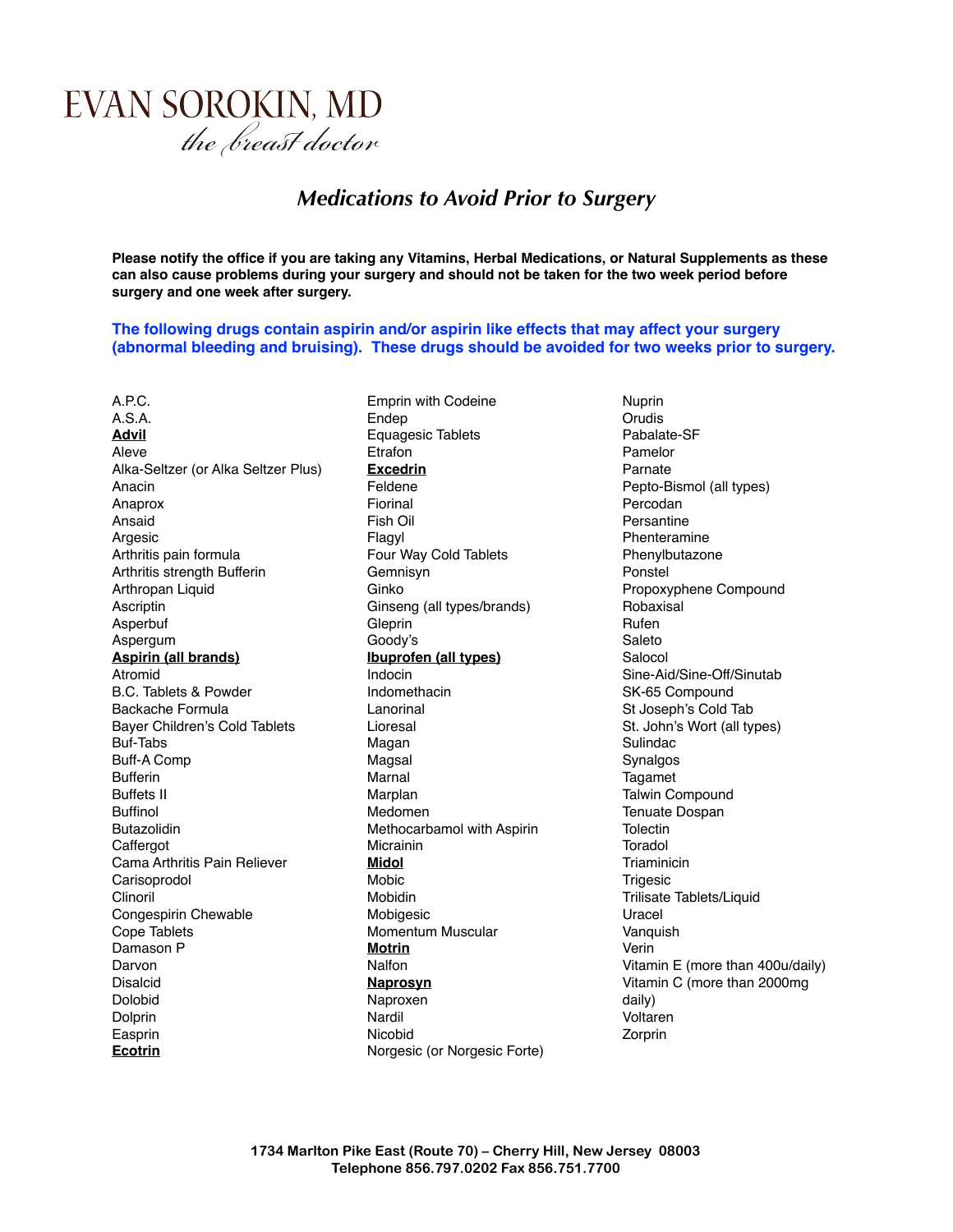#### **MEDICATIONS TO AVOID (page 2)**

#### **Section Two:**

The drugs listed below can have undesirable side affects that may affect your anesthesia or surgery.

| Achromycin            | Ephedrine         | Phen   |
|-----------------------|-------------------|--------|
| Adapin                | Extrafon          | Proca  |
| Amitriptyline HCL/MCL | Flexeril          | Pseu   |
| Amoxapine             | Imipramine HCL    | Sined  |
| Anafranil             | Isocarboxazid     | Sumy   |
| Asendin               | Limbitrol         | Sumo   |
| Aventyl               | Ludiomil          | Tetra  |
| Carbamezapine         | Maprotiline HCL   | Tofra  |
| Co-Tylenol            | Matylane          | Trany  |
| Comtrex               | Medipren          | Tri-C  |
| Desipramine HCL       | Mobic             | Triavi |
| Desyrel               | Mystecin-F        | Trimi  |
| <b>Dilantin</b>       | Norpramin         | Viagr  |
| Doxepin HCL           | Nortriptyline HCL | Vibra  |
| Effexor               | Novahistine       | Viox   |
| Elavil                | Omade             | Vivac  |
| Ephredra              | Perphenazine      | Zoma   |

elzine sulfate arbazine HCl doephedrine quan vcin ontil cycline Tofranil ylcypromine yclen il pramine maleate Viagra amycin Vioxx Vivactil Zomax

#### **Section Three**:

**DIET PILLS**. Patients having surgery must discontinue any diet pills for at least 2 weeks prior to surgery. This includes but is not limited to Phenteramine, Reduz, Ephedra (any type,) and **both** *Prescription* and *Over-the-counter Non-Prescription* Diet Pills. Please call the office if you have any questions about this policy, but the unknown risks of these substances (however small it may be) is simply not worth it when having an elective procedure. Failure to abide by this policy may result in cancellation of surgery.

**BIRTH CONTROL.** Patients having surgery must discontinue all forms of birth control two weeks prior to surgery. Birth control increases the risk of blood clot formation.

#### **Section Four**:

**Foods to minimize.** The following foods contain aspirin like products which can cause excessive bruising. Please minimize for two weeks prior to surgery. While it may be impossible to avoid these completely, avoid them as much as possible to minimize bruising and bleeding complications.

- Alcohol including Wine Almonds **Apricots** Berries **Cherries Cucumbers Currants**
- **Curry** Grapes Jellies or preserves Nectarines **Oranges** Peaches

Pickles Plums Prunes Raisins Tomatoes or Tomato Products Vinegar

#### **Section Five**:

**Cigarettes/Nicotine/Smoking/Vaping.** Wound Infection is one of the most common complications that can occur if you smoke. Smoking, in effect, steals oxygen from cells that are in the process of healing. Smoking is a risk factor for wound infection in any kind of surgery. Researchers have found that smokers continue to smoke are at a much higher risk of developing wounds that do not heal properly. Nicotine gum and nicotine patches are not advised for surgery patients either. The nicotine in the gum acts similarly as cigarette nicotine, interfering with the healing process in much the same manner.